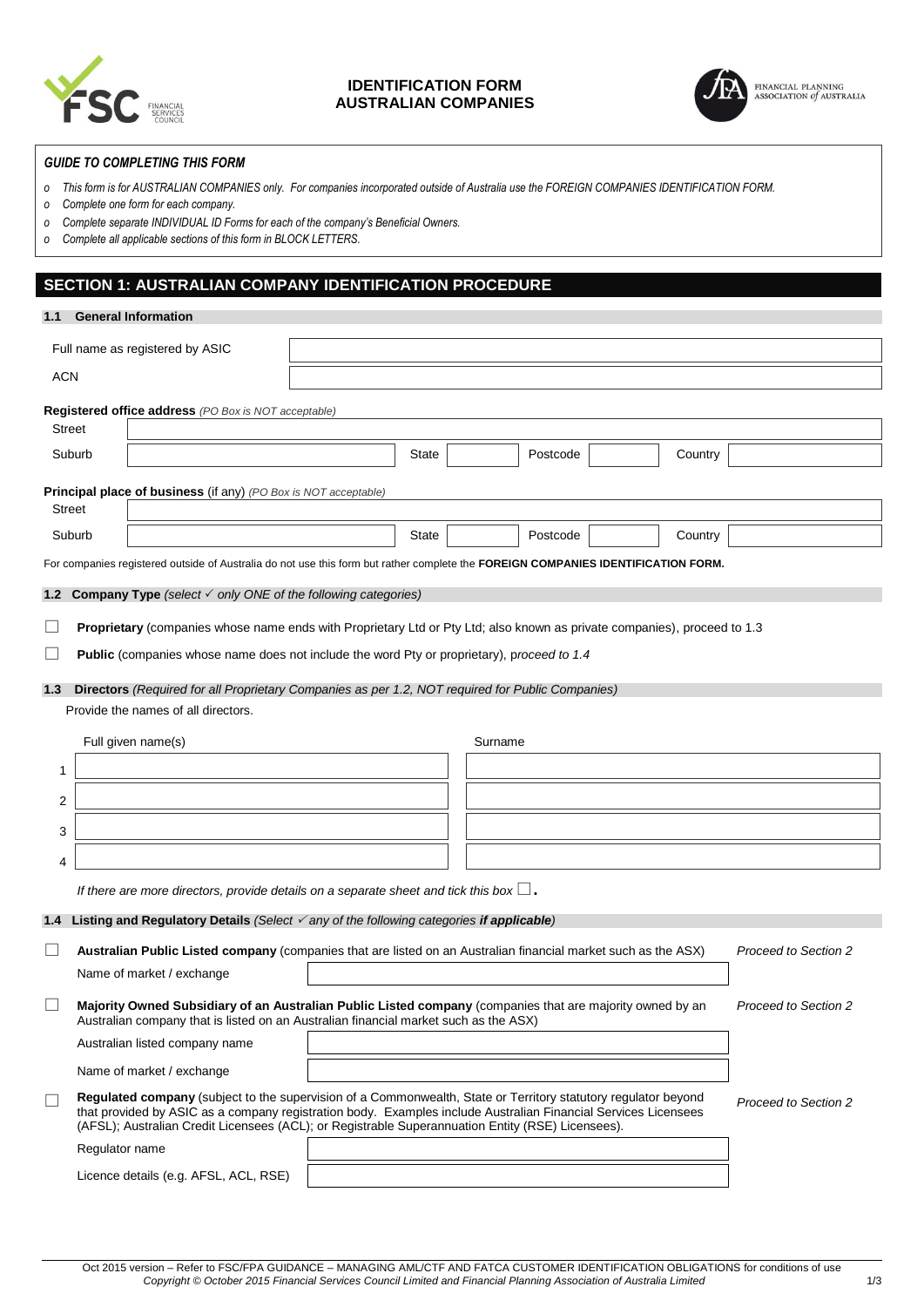### **1.5 Beneficial Ownership**

*To be completed for all companies that are not Australian Public Listed companies, majority owned by an Australian Public Listed company or Regulated Companies as per 1.4.*

Are there any individuals who ultimately own 25% or more of the company's issued share capital (through direct or indirect shareholdings)?

Yes  $\Box$  (Complete 1.5.1) No  $\Box$  (Complete 1.5.2)

### **1.5.1 Shareholder Beneficial Owners**

Provide the names of the individuals who ultimately own 25% or more of the company's issued share capital (through direct or indirect shareholdings). **Complete separate individual customer ID Forms for each of these individuals.**

| Full given name(s) | Surname |
|--------------------|---------|
|                    |         |
|                    |         |
|                    |         |
|                    |         |
|                    |         |

*If Beneficial Owner name/s are provided above, proceed to section 2.*

### **1.5.2 Other Beneficial Owners**

If there are no individuals who meet the requirement of 1.5.1, provide the names of the individuals who directly or indirectly control\* the company.

\* includes exercising control through the capacity to determine decisions about financial or operating policies; or by means of trusts, agreements, arrangements, understanding & practices; voting rights of 25% or more; or power of veto. If no such person can be identified then the most senior managing official/s of the company (such as the managing director or directors who are authorised to sign on the company's behalf).

#### **Complete separate individual customer ID Forms for each of these individuals.**

| Full given name(s) | Surname | Role (such as Managing Director) |
|--------------------|---------|----------------------------------|
|                    |         |                                  |
|                    |         |                                  |

*If there are more Beneficial Owners, provide details on a separate sheet and tick this box*  $\Box$ .

## **SECTION 2: FATCA INFORMATION (US FOREIGN ACCOUNT TAX COMPLIANCE ACT)**

**2.1 FATCA Status** *(select only ONE of the following categories and provide the information requested)*

**Financial Institution** (A custodial or depository institution, an investment entity or a specified insurance company for FATCA purposes)

Provide the company's Global Intermediary Identification Number (GIIN), if applicable

If the company is a Financial Institution but does not have a GIIN, provide its FATCA status *(select ONE of the following statuses)*

- Deemed Compliant Financial Institution
- $\Box$  Excepted Financial Institution
- Exempt Beneficial Owner
- □ Non Reporting IGA Financial Institution
- $\Box$  Nonparticipating Financial Institution
- $\Box$  Other (describe the FATCA status in the box provided)

If the company is a Financial Institution section 2 is now complete, proceed to section 3.

 **Non-Financial Australian Public Listed Company or a corporate Australian Registered Charity** (Public listed companies as per 1.4 that are not Financial Institutions as described above or a company that is an Australian Registered Charity)

If the company is an Australian Public Listed Company or an Australian Registered Charity, section 2 is now complete, proceed to section 3.

### **Non-Financial Proprietary Company or an unlisted public company** that are not Financial Institutions as described above

Are any of the company's Beneficial Owners US citizens or residents of the US for tax purposes Yes  $\Box$  No  $\Box$ 

*If yes, provide an individual ID Form for this Beneficial Owner, including their US Taxpayer Identification Number (TIN), unless already provided in part of 1.5 of this form.*

Oct 2015 version – Refer to FSC/FPA GUIDANCE – MANAGING AML/CTF AND FATCA CUSTOMER IDENTIFICATION OBLIGATIONS for conditions of use *Copyright © October 2015 Financial Services Council Limited and Financial Planning Association of Australia Limited*





FINANCIAL PLANNING<br>ASSOCIATION of AUSTRALIA